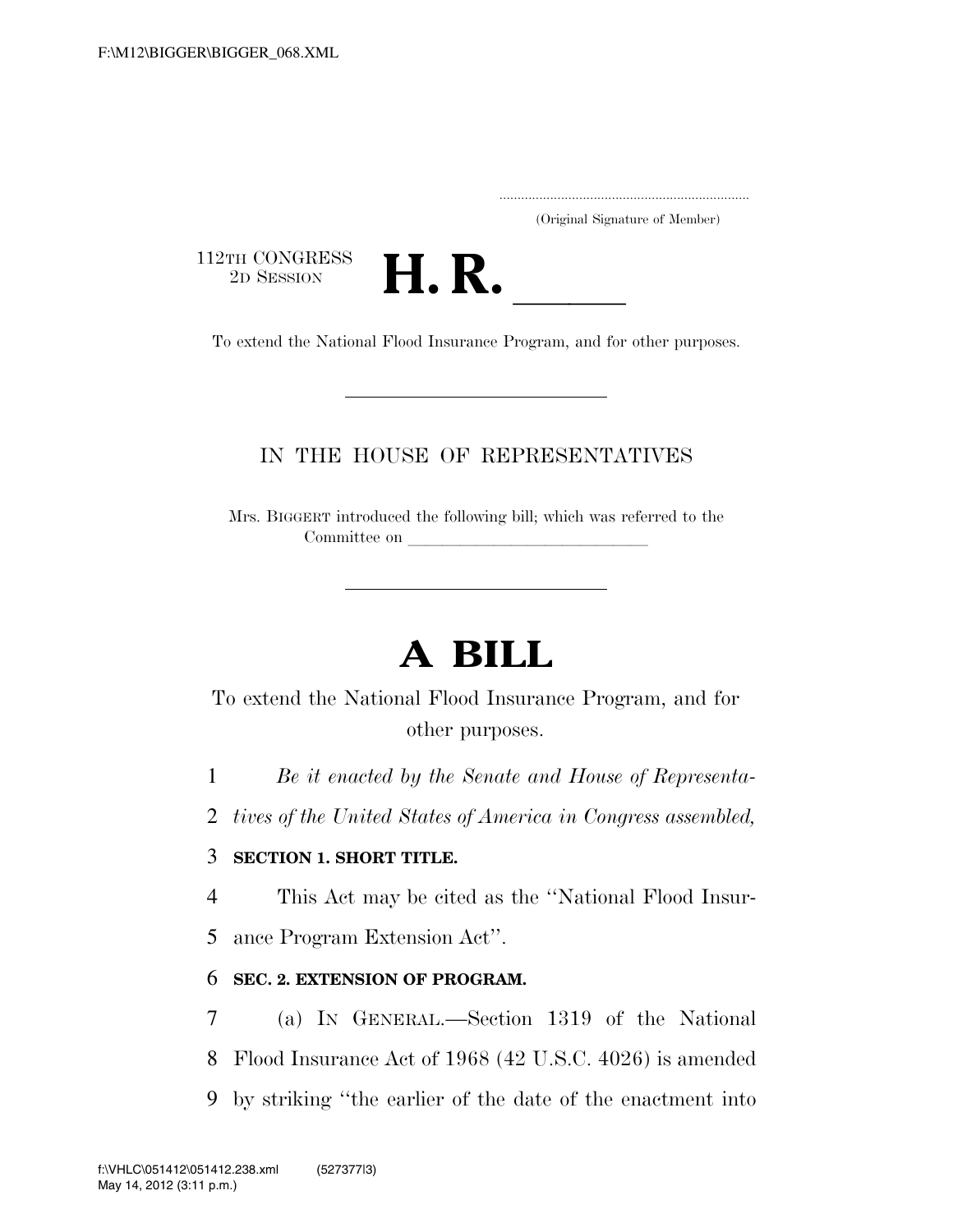law of an Act that specifically amends the date specified in this section or May 31, 2012'' and inserting ''June 30, 2012''.

 (b) FINANCING.—Section 1309(a) of the National Flood Insurance Act of 1968 (42 U.S.C. 4016(a)) is amended by striking ''the earlier of the date of the enact- ment into law of an Act that specifically amends the date specified in this section or May 31, 2012'' and inserting ''June 30, 2012''.

### **SEC. 3. USE OF PRIVATE INSURANCE TO SATISFY MANDA-TORY PURCHASE REQUIREMENT.**

 Section 102(b) of the Flood Disaster Protection Act of 1973 (42 U.S.C. 4012a(b)) is amended—

14  $(1)$  in paragraph  $(1)$ —

 (A) by striking ''lending institutions not to make'' and inserting ''lending institutions—

- 17  $"({\rm A})$  not to make";
- (B) in subparagraph (A), as designated by subparagraph (A) of this paragraph, by striking 20 "less." and inserting "less; and"; and

 (C) by adding at the end the following new subparagraph:

23 ''(B) to accept private flood insurance as satisfaction of the flood insurance coverage re-25 quirement under subparagraph (A) if the cov-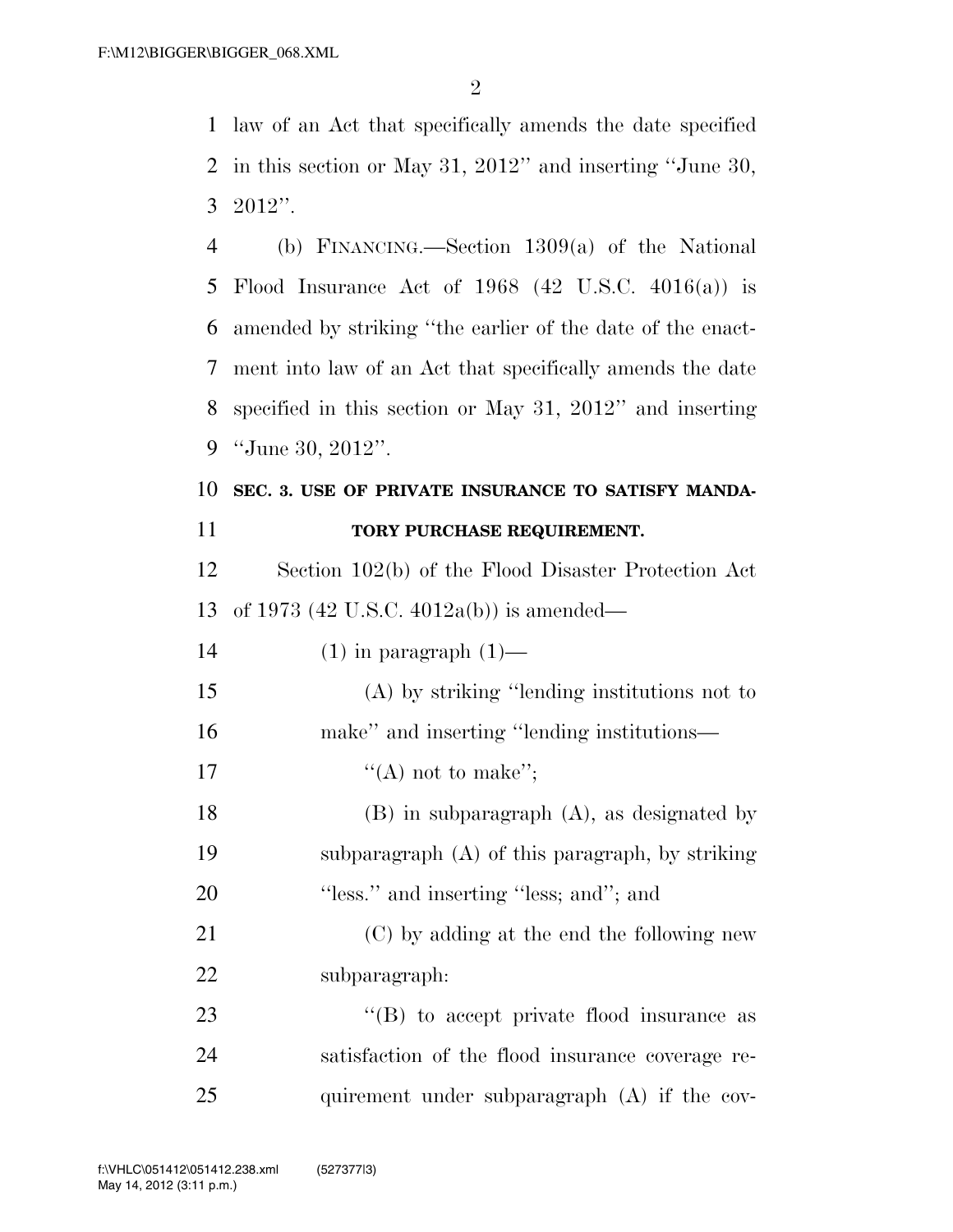erage provided by such private flood insurance meets the requirements for coverage under such subparagraph.'';

 (2) in paragraph (2), by inserting after ''pro- vided in paragraph (1).'' the following new sentence: ''Each Federal agency lender shall accept private flood insurance as satisfaction of the flood insurance coverage requirement under the preceding sentence if the flood insurance coverage provided by such pri- vate flood insurance meets the requirements for cov-erage under such sentence.'';

 (3) in paragraph (3), in the matter following subparagraph (B), by adding at the end the fol- lowing new sentence: ''The Federal National Mort- gage Association and the Federal Home Loan Mort- gage Corporation shall accept private flood insurance as satisfaction of the flood insurance coverage re- quirement under the preceding sentence if the flood insurance coverage provided by such private flood in- surance meets the requirements for coverage under 21 such sentence."; and

 (4) by adding at the end the following new paragraph:

24 "(5) PRIVATE FLOOD INSURANCE DEFINED. In this subsection, the term 'private flood insurance'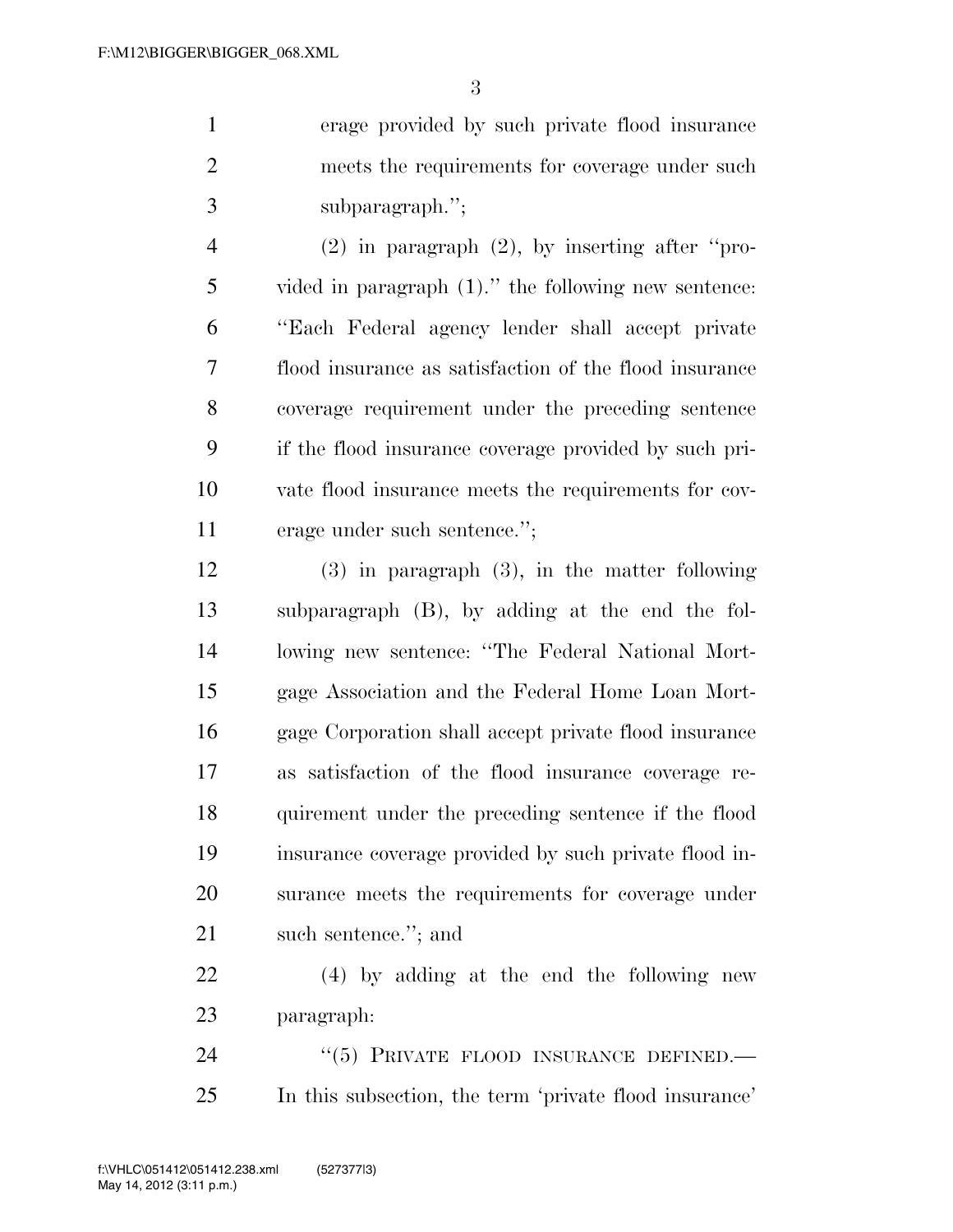means a contract for flood insurance coverage al-lowed for sale under the laws of any State.''.

#### **SEC. 4. PRIVATIZATION INITIATIVES.**

 (a) FEMA AND GAO REPORTS.—Not later than the expiration of the 18-month period beginning on the date of the enactment of this Act, the Administrator of the Federal Emergency Management Agency and the Comp- troller General of the United States shall each conduct a separate study to assess a broad range of options, meth- ods, and strategies for privatizing the national flood insur- ance program and shall each submit a report to the Com- mittee on Financial Services of the House of Representa- tives and the Committee on Banking, Housing, and Urban Affairs of the Senate with recommendations for the best manner to accomplish such privatization.

#### (b) PRIVATE RISK-MANAGEMENT INITIATIVES.—

 (1) AUTHORITY.—The Administrator of the Federal Emergency Management Agency may carry out such private risk-management initiatives under the national flood insurance program as the Admin- istrator considers appropriate to determine the ca- pacity of private insurers, reinsurers, and financial markets to assist communities, on a voluntary basis only, in managing the full range of financial risks associated with flooding.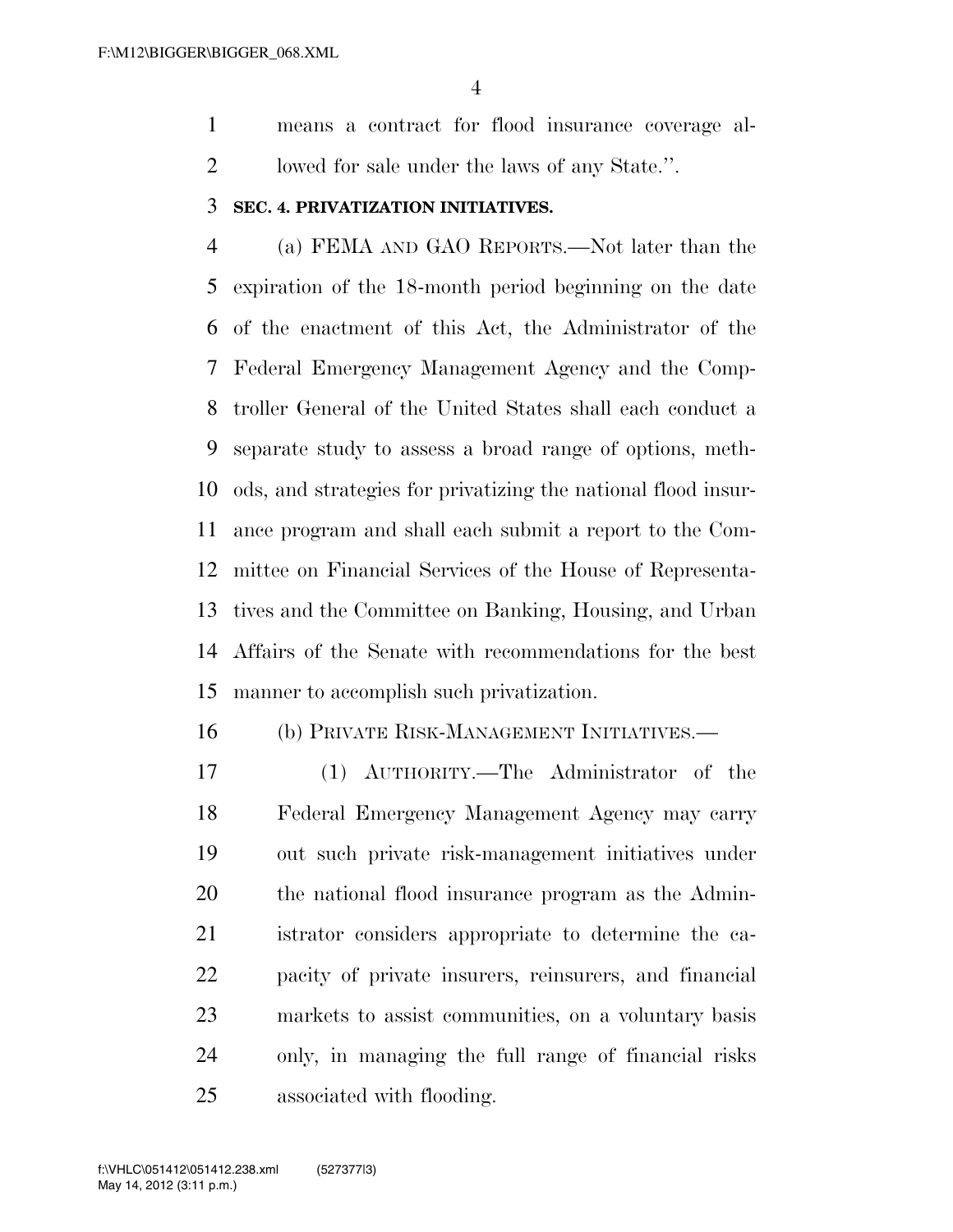(2) ASSESSMENT.—Not later than the expira- tion of the 12-month period beginning on the date of the enactment of this Act, the Administrator shall assess the capacity of the private reinsurance, cap- ital, and financial markets by seeking proposals to assume a portion of the program's insurance risk and submit to the Congress a report describing the response to such request for proposals and the re- sults of such assessment. (3) PROTOCOL FOR RELEASE OF DATA.—The Administrator shall develop a protocol to provide for the release of data sufficient to conduct the assess- ment required under paragraph (2). (c) REINSURANCE.—The National Flood Insurance Act of 1968 is amended— 16 (1) in section 1331(a)(2) (42 U.S.C.  $17 \qquad \qquad 4051(a)(2)$ , by inserting ", including as reinsurance of insurance coverage provided by the flood insur- ance program'' before '', on such terms''; 20 (2) in section  $1332(e)(2)$  (42 U.S.C.  $4052(c)(2)$ , by inserting "or reinsurance" after ''flood insurance coverage''; 23 (3) in section  $1335(a)$  (42 U.S.C.  $4055(a)$ )— 24 (A) by inserting " $(1)$ " after " $(a)$ "; and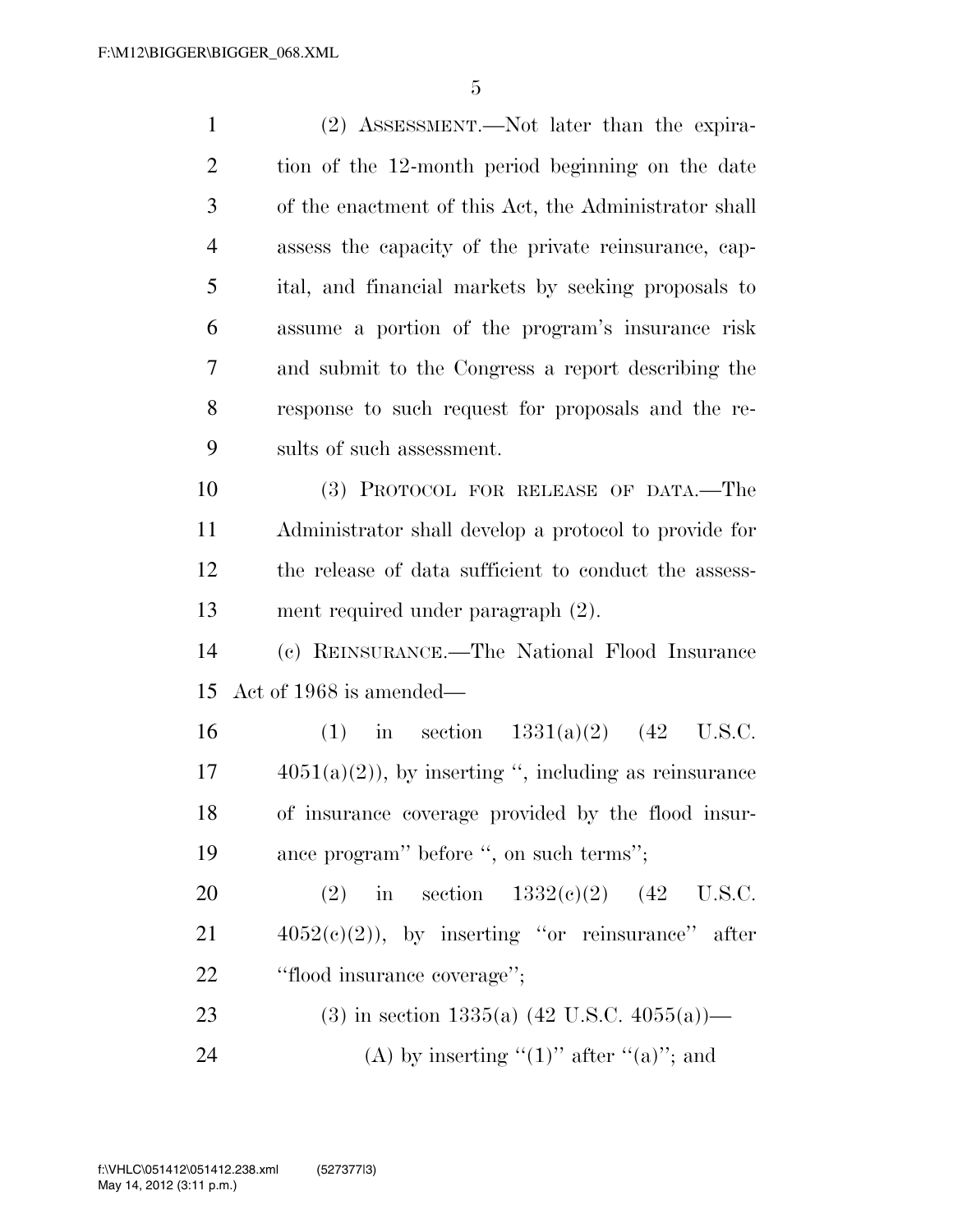(B) by adding at the end the following new paragraph:

 ''(2) The Director is authorized to secure reinsurance coverage of coverage provided by the flood insurance pro- gram from private market insurance, reinsurance, and capital market sources at rates and on terms determined by the Director to be reasonable and appropriate in an amount sufficient to maintain the ability of the program to pay claims and that minimizes the likelihood that the program will utilize the borrowing authority provided under section 1309.'';

| 12 | (4) in section 1346(a) $(12 \text{ U.S.C. } 4082(a))$ — |
|----|---------------------------------------------------------|
| 13 | $(A)$ in the matter preceding paragraph $(1)$ ,         |
| 14 | by inserting ", or for purposes of securing rein-       |
| 15 | surance of insurance coverage provided by the           |
| 16 | program," before "of any or all of";                    |
| 17 | $(B)$ in paragraph $(1)$ —                              |
| 18 | (i) by striking "estimating" and in-                    |
| 19 | serting "Estimating"; and                               |
| 20 | (ii) by striking the semicolon at the                   |
| 21 | end and inserting a period;                             |
| 22 | $(C)$ in paragraph $(2)$ —                              |
| 23 | (i) by striking "receiving" and insert-                 |
| 24 | ing "Receiving"; and                                    |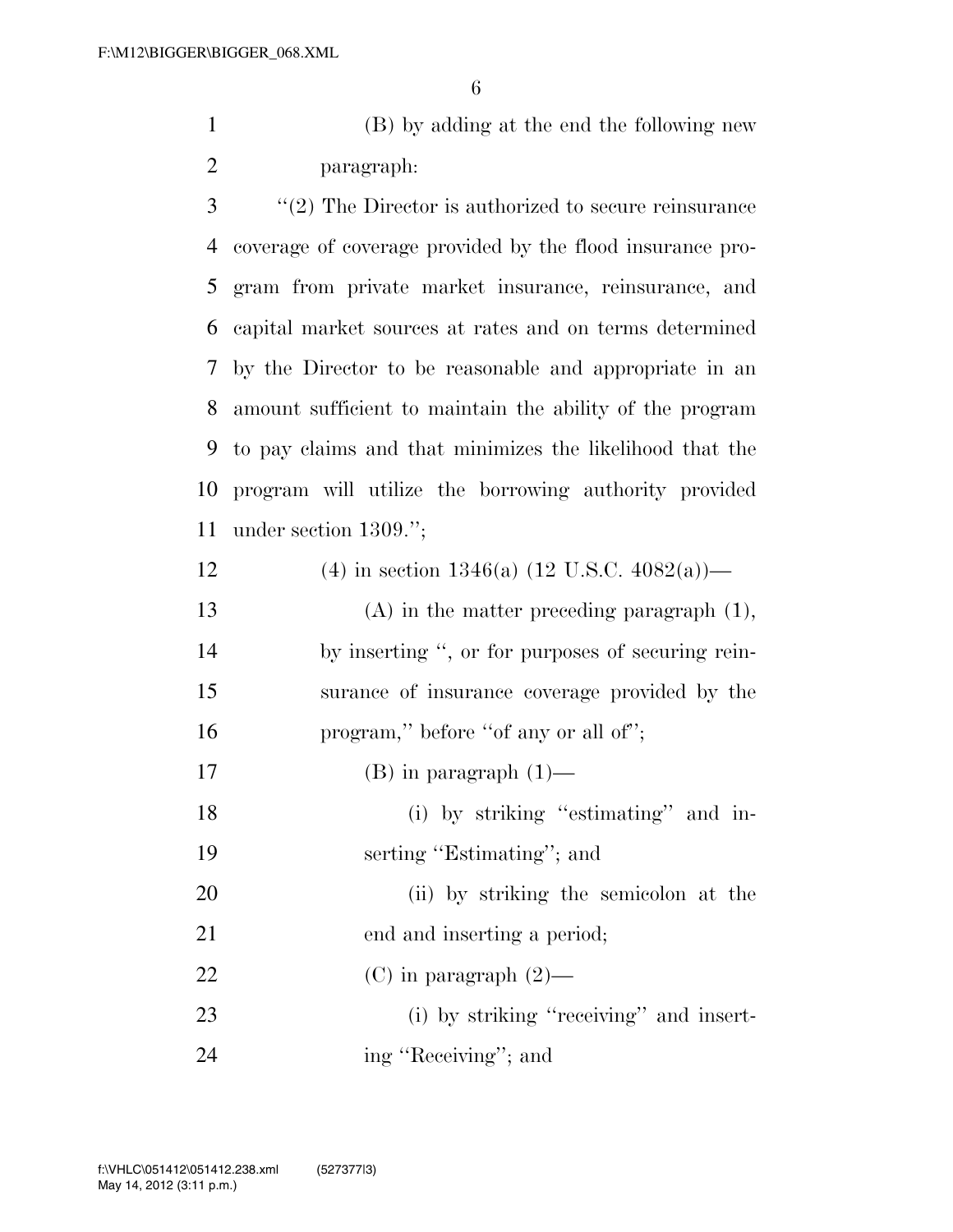| $\mathbf{1}$   | (ii) by striking the semicolon at the                    |
|----------------|----------------------------------------------------------|
| $\overline{2}$ | end and inserting a period;                              |
| 3              | (D) in paragraph $(3)$ —                                 |
| $\overline{4}$ | (i) by striking "making" and inserting                   |
| 5              | "Making"; and                                            |
| 6              | (ii) by striking "; and inserting                        |
| 7              | a period;                                                |
| 8              | $(E)$ in paragraph $(4)$ —                               |
| 9              | (i) by striking "otherwise" and insert-                  |
| 10             | ing "Otherwise"; and                                     |
| 11             | (ii) by redesignating such paragraph                     |
| 12             | as paragraph $(5)$ ; and                                 |
| 13             | $(F)$ by inserting after paragraph $(3)$ the             |
| 14             | following new paragraph:                                 |
| 15             | "(4) Placing reinsurance coverage on insurance           |
| 16             | provided by such program."; and                          |
| 17             | in section $1370(a)(3)$ (42 U.S.C.<br>(5)                |
| 18             | $4121(a)(3)$ , by inserting before the semicolon at the  |
| 19             | end the following: ", is subject to the reporting re-    |
| 20             | quirements of the Securities Exchange Act of 1934,       |
| 21             | pursuant to section 13(a) or 15(d) of such Act $(15$     |
| 22             | U.S.C. $78m(a)$ , $78o(d)$ , or is authorized by the Di- |
| 23             | rector to assume reinsurance on risks insured by the     |
| 24             | flood insurance program".                                |
| 25             | (d) ASSESSMENT OF CLAIMS-PAYING ABILITY.—                |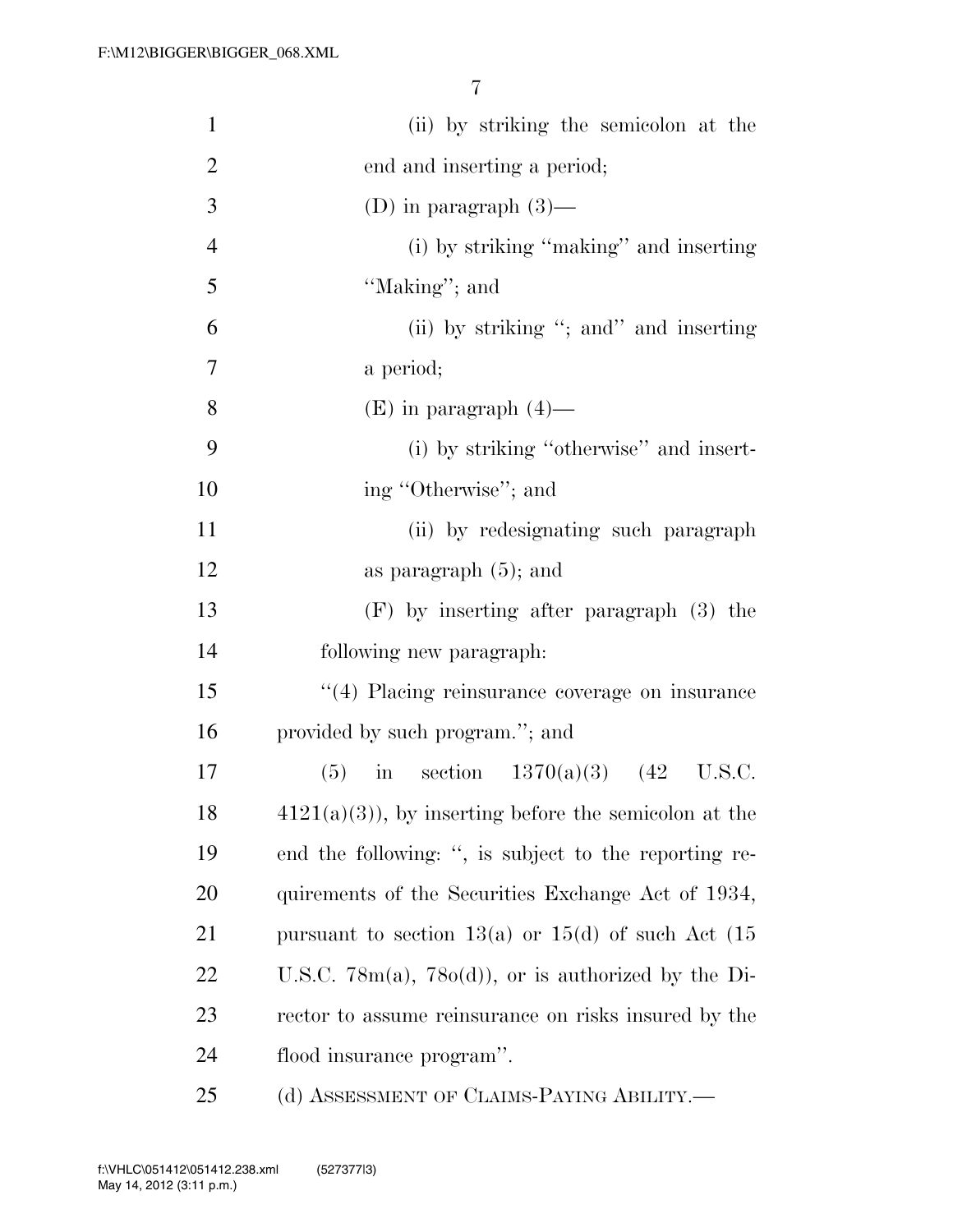(1) ASSESSMENT.—Not later than September 30 of each year, the Administrator of the Federal Emergency Management Agency shall conduct an assessment of the claims-paying ability of the na- tional flood insurance program, including the pro- gram's utilization of private sector reinsurance and reinsurance equivalents, with and without reliance on borrowing authority under section 1309 of the National Flood Insurance Act of 1968 (42 U.S.C. 4016). In conducting the assessment, the Adminis- trator shall take into consideration regional con- centrations of coverage written by the program, peak flood zones, and relevant mitigation measures.

 (2) REPORT.—The Administrator shall submit a report to the Congress of the results of each such assessment, and make such report available to the public, not later than 30 days after completion of the assessment.

## **SEC. 5. STUDIES OF VOLUNTARY COMMUNITY-BASED FLOOD INSURANCE OPTIONS.**

 (a) STUDIES.—The Administrator of the Federal Emergency Management Agency and the Comptroller General of the United States shall each conduct a separate study to assess options, methods, and strategies for offer-ing voluntary community-based flood insurance policy op-